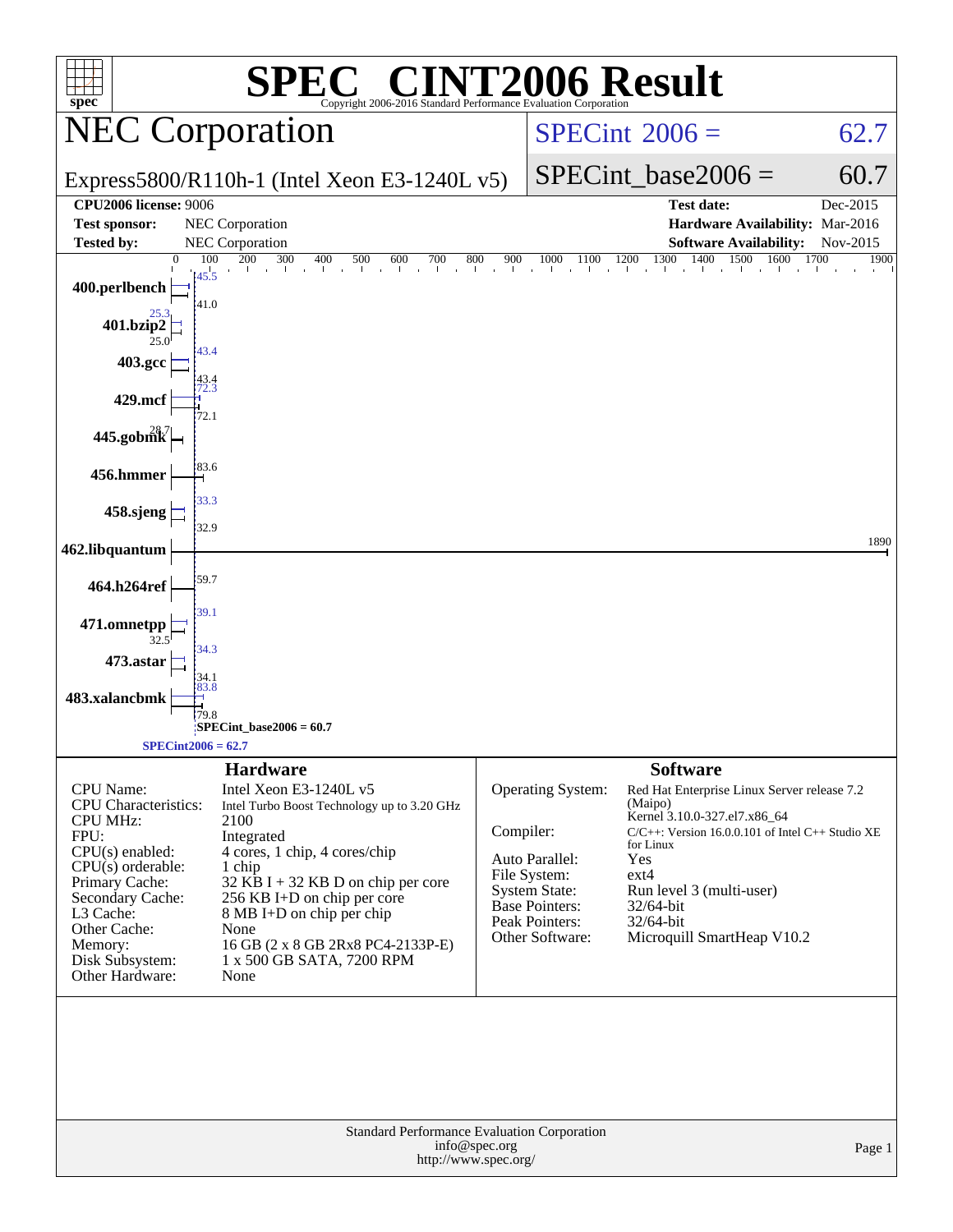

# NEC Corporation

### $SPECint2006 = 62.7$  $SPECint2006 = 62.7$

Express5800/R110h-1 (Intel Xeon E3-1240L v5)

SPECint base2006 =  $60.7$ 

**[CPU2006 license:](http://www.spec.org/auto/cpu2006/Docs/result-fields.html#CPU2006license)** 9006 **[Test date:](http://www.spec.org/auto/cpu2006/Docs/result-fields.html#Testdate)** Dec-2015

**[Test sponsor:](http://www.spec.org/auto/cpu2006/Docs/result-fields.html#Testsponsor)** NEC Corporation **[Hardware Availability:](http://www.spec.org/auto/cpu2006/Docs/result-fields.html#HardwareAvailability)** Mar-2016 **[Tested by:](http://www.spec.org/auto/cpu2006/Docs/result-fields.html#Testedby)** NEC Corporation **[Software Availability:](http://www.spec.org/auto/cpu2006/Docs/result-fields.html#SoftwareAvailability)** Nov-2015

#### **[Results Table](http://www.spec.org/auto/cpu2006/Docs/result-fields.html#ResultsTable)**

| <b>Ratio</b> |
|--------------|
| 45.5<br>43.4 |
| 25.3<br>73.6 |
|              |
|              |
|              |
| 28.7         |
| 83.6         |
| 33.3         |
| 1880         |
| 59.9         |
| 39.7         |
| 34.4         |
| 83.7         |
|              |

Results appear in the [order in which they were run.](http://www.spec.org/auto/cpu2006/Docs/result-fields.html#RunOrder) Bold underlined text [indicates a median measurement.](http://www.spec.org/auto/cpu2006/Docs/result-fields.html#Median)

#### **[Submit Notes](http://www.spec.org/auto/cpu2006/Docs/result-fields.html#SubmitNotes)**

The config file option 'submit' was used.

#### **[Operating System Notes](http://www.spec.org/auto/cpu2006/Docs/result-fields.html#OperatingSystemNotes)**

Stack size set to unlimited using "ulimit -s unlimited"

#### **[Platform Notes](http://www.spec.org/auto/cpu2006/Docs/result-fields.html#PlatformNotes)**

 BIOS Settings: Power Management Policy: Custom Energy Performance: Performance Hyper-Threading: Disabled

#### **[General Notes](http://www.spec.org/auto/cpu2006/Docs/result-fields.html#GeneralNotes)**

Environment variables set by runspec before the start of the run: KMP\_AFFINITY = "granularity=fine,scatter" LD\_LIBRARY\_PATH = "/home/cpu2006/libs/32:/home/cpu2006/libs/64:/home/cpu2006/sh" OMP\_NUM\_THREADS = "4"

 Binaries compiled on a system with 1x Intel Core i5-4670K CPU + 32GB memory using RedHat EL 7.1 Transparent Huge Pages enabled with: echo always > /sys/kernel/mm/transparent\_hugepage/enabled

> Standard Performance Evaluation Corporation [info@spec.org](mailto:info@spec.org) <http://www.spec.org/>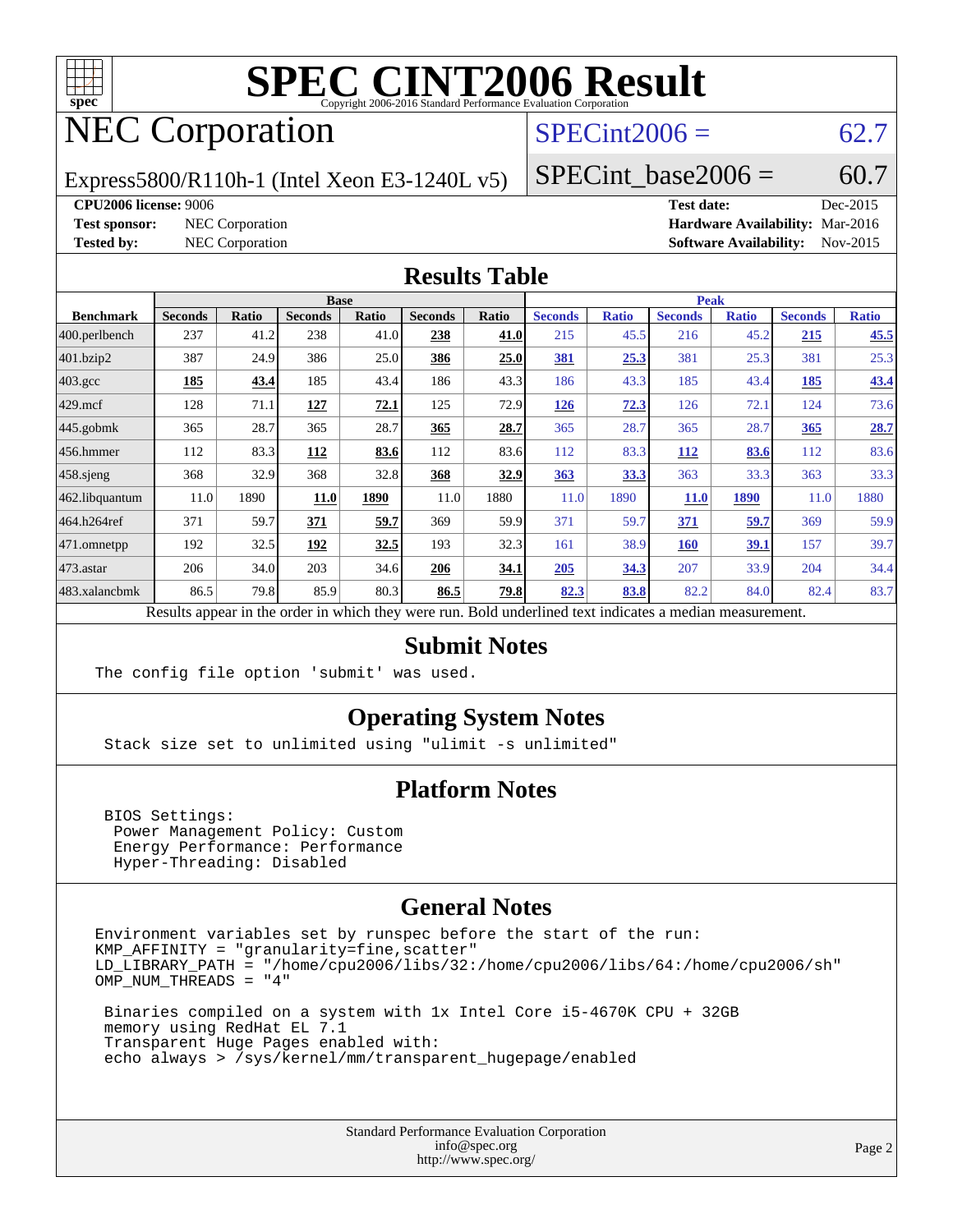

# NEC Corporation

 $SPECint2006 = 62.7$  $SPECint2006 = 62.7$ 

Express5800/R110h-1 (Intel Xeon E3-1240L v5)

**[Test sponsor:](http://www.spec.org/auto/cpu2006/Docs/result-fields.html#Testsponsor)** NEC Corporation **[Hardware Availability:](http://www.spec.org/auto/cpu2006/Docs/result-fields.html#HardwareAvailability)** Mar-2016

SPECint base2006 =  $60.7$ **[CPU2006 license:](http://www.spec.org/auto/cpu2006/Docs/result-fields.html#CPU2006license)** 9006 **[Test date:](http://www.spec.org/auto/cpu2006/Docs/result-fields.html#Testdate)** Dec-2015

# **[Tested by:](http://www.spec.org/auto/cpu2006/Docs/result-fields.html#Testedby)** NEC Corporation **[Software Availability:](http://www.spec.org/auto/cpu2006/Docs/result-fields.html#SoftwareAvailability)** Nov-2015

# **[Base Compiler Invocation](http://www.spec.org/auto/cpu2006/Docs/result-fields.html#BaseCompilerInvocation)**

[C benchmarks](http://www.spec.org/auto/cpu2006/Docs/result-fields.html#Cbenchmarks):  $\text{icc}$   $-\text{m64}$ 

[C++ benchmarks:](http://www.spec.org/auto/cpu2006/Docs/result-fields.html#CXXbenchmarks) [icpc -m64](http://www.spec.org/cpu2006/results/res2016q1/cpu2006-20160125-38807.flags.html#user_CXXbase_intel_icpc_64bit_fc66a5337ce925472a5c54ad6a0de310)

### **[Base Portability Flags](http://www.spec.org/auto/cpu2006/Docs/result-fields.html#BasePortabilityFlags)**

 400.perlbench: [-DSPEC\\_CPU\\_LP64](http://www.spec.org/cpu2006/results/res2016q1/cpu2006-20160125-38807.flags.html#b400.perlbench_basePORTABILITY_DSPEC_CPU_LP64) [-DSPEC\\_CPU\\_LINUX\\_X64](http://www.spec.org/cpu2006/results/res2016q1/cpu2006-20160125-38807.flags.html#b400.perlbench_baseCPORTABILITY_DSPEC_CPU_LINUX_X64) 401.bzip2: [-DSPEC\\_CPU\\_LP64](http://www.spec.org/cpu2006/results/res2016q1/cpu2006-20160125-38807.flags.html#suite_basePORTABILITY401_bzip2_DSPEC_CPU_LP64) 403.gcc: [-DSPEC\\_CPU\\_LP64](http://www.spec.org/cpu2006/results/res2016q1/cpu2006-20160125-38807.flags.html#suite_basePORTABILITY403_gcc_DSPEC_CPU_LP64) 429.mcf: [-DSPEC\\_CPU\\_LP64](http://www.spec.org/cpu2006/results/res2016q1/cpu2006-20160125-38807.flags.html#suite_basePORTABILITY429_mcf_DSPEC_CPU_LP64) 445.gobmk: [-DSPEC\\_CPU\\_LP64](http://www.spec.org/cpu2006/results/res2016q1/cpu2006-20160125-38807.flags.html#suite_basePORTABILITY445_gobmk_DSPEC_CPU_LP64) 456.hmmer: [-DSPEC\\_CPU\\_LP64](http://www.spec.org/cpu2006/results/res2016q1/cpu2006-20160125-38807.flags.html#suite_basePORTABILITY456_hmmer_DSPEC_CPU_LP64) 458.sjeng: [-DSPEC\\_CPU\\_LP64](http://www.spec.org/cpu2006/results/res2016q1/cpu2006-20160125-38807.flags.html#suite_basePORTABILITY458_sjeng_DSPEC_CPU_LP64) 462.libquantum: [-DSPEC\\_CPU\\_LP64](http://www.spec.org/cpu2006/results/res2016q1/cpu2006-20160125-38807.flags.html#suite_basePORTABILITY462_libquantum_DSPEC_CPU_LP64) [-DSPEC\\_CPU\\_LINUX](http://www.spec.org/cpu2006/results/res2016q1/cpu2006-20160125-38807.flags.html#b462.libquantum_baseCPORTABILITY_DSPEC_CPU_LINUX) 464.h264ref: [-DSPEC\\_CPU\\_LP64](http://www.spec.org/cpu2006/results/res2016q1/cpu2006-20160125-38807.flags.html#suite_basePORTABILITY464_h264ref_DSPEC_CPU_LP64) 471.omnetpp: [-DSPEC\\_CPU\\_LP64](http://www.spec.org/cpu2006/results/res2016q1/cpu2006-20160125-38807.flags.html#suite_basePORTABILITY471_omnetpp_DSPEC_CPU_LP64) 473.astar: [-DSPEC\\_CPU\\_LP64](http://www.spec.org/cpu2006/results/res2016q1/cpu2006-20160125-38807.flags.html#suite_basePORTABILITY473_astar_DSPEC_CPU_LP64) 483.xalancbmk: [-DSPEC\\_CPU\\_LP64](http://www.spec.org/cpu2006/results/res2016q1/cpu2006-20160125-38807.flags.html#suite_basePORTABILITY483_xalancbmk_DSPEC_CPU_LP64) [-DSPEC\\_CPU\\_LINUX](http://www.spec.org/cpu2006/results/res2016q1/cpu2006-20160125-38807.flags.html#b483.xalancbmk_baseCXXPORTABILITY_DSPEC_CPU_LINUX)

### **[Base Optimization Flags](http://www.spec.org/auto/cpu2006/Docs/result-fields.html#BaseOptimizationFlags)**

[C benchmarks](http://www.spec.org/auto/cpu2006/Docs/result-fields.html#Cbenchmarks):

[-xCORE-AVX2](http://www.spec.org/cpu2006/results/res2016q1/cpu2006-20160125-38807.flags.html#user_CCbase_f-xAVX2_5f5fc0cbe2c9f62c816d3e45806c70d7) [-ipo](http://www.spec.org/cpu2006/results/res2016q1/cpu2006-20160125-38807.flags.html#user_CCbase_f-ipo) [-O3](http://www.spec.org/cpu2006/results/res2016q1/cpu2006-20160125-38807.flags.html#user_CCbase_f-O3) [-no-prec-div](http://www.spec.org/cpu2006/results/res2016q1/cpu2006-20160125-38807.flags.html#user_CCbase_f-no-prec-div) [-parallel](http://www.spec.org/cpu2006/results/res2016q1/cpu2006-20160125-38807.flags.html#user_CCbase_f-parallel) [-opt-prefetch](http://www.spec.org/cpu2006/results/res2016q1/cpu2006-20160125-38807.flags.html#user_CCbase_f-opt-prefetch) [-auto-p32](http://www.spec.org/cpu2006/results/res2016q1/cpu2006-20160125-38807.flags.html#user_CCbase_f-auto-p32)

[C++ benchmarks:](http://www.spec.org/auto/cpu2006/Docs/result-fields.html#CXXbenchmarks)

[-xCORE-AVX2](http://www.spec.org/cpu2006/results/res2016q1/cpu2006-20160125-38807.flags.html#user_CXXbase_f-xAVX2_5f5fc0cbe2c9f62c816d3e45806c70d7) [-ipo](http://www.spec.org/cpu2006/results/res2016q1/cpu2006-20160125-38807.flags.html#user_CXXbase_f-ipo) [-O3](http://www.spec.org/cpu2006/results/res2016q1/cpu2006-20160125-38807.flags.html#user_CXXbase_f-O3) [-no-prec-div](http://www.spec.org/cpu2006/results/res2016q1/cpu2006-20160125-38807.flags.html#user_CXXbase_f-no-prec-div) [-opt-prefetch](http://www.spec.org/cpu2006/results/res2016q1/cpu2006-20160125-38807.flags.html#user_CXXbase_f-opt-prefetch) [-auto-p32](http://www.spec.org/cpu2006/results/res2016q1/cpu2006-20160125-38807.flags.html#user_CXXbase_f-auto-p32) [-Wl,-z,muldefs](http://www.spec.org/cpu2006/results/res2016q1/cpu2006-20160125-38807.flags.html#user_CXXbase_link_force_multiple1_74079c344b956b9658436fd1b6dd3a8a) [-L/sh -lsmartheap64](http://www.spec.org/cpu2006/results/res2016q1/cpu2006-20160125-38807.flags.html#user_CXXbase_SmartHeap64_ed4ef857ce90951921efb0d91eb88472)

## **[Base Other Flags](http://www.spec.org/auto/cpu2006/Docs/result-fields.html#BaseOtherFlags)**

[C benchmarks](http://www.spec.org/auto/cpu2006/Docs/result-fields.html#Cbenchmarks):

403.gcc: [-Dalloca=\\_alloca](http://www.spec.org/cpu2006/results/res2016q1/cpu2006-20160125-38807.flags.html#b403.gcc_baseEXTRA_CFLAGS_Dalloca_be3056838c12de2578596ca5467af7f3)

# **[Peak Compiler Invocation](http://www.spec.org/auto/cpu2006/Docs/result-fields.html#PeakCompilerInvocation)**

[C benchmarks \(except as noted below\)](http://www.spec.org/auto/cpu2006/Docs/result-fields.html#Cbenchmarksexceptasnotedbelow):  $\text{icc}$  -m64

Continued on next page

Standard Performance Evaluation Corporation [info@spec.org](mailto:info@spec.org) <http://www.spec.org/>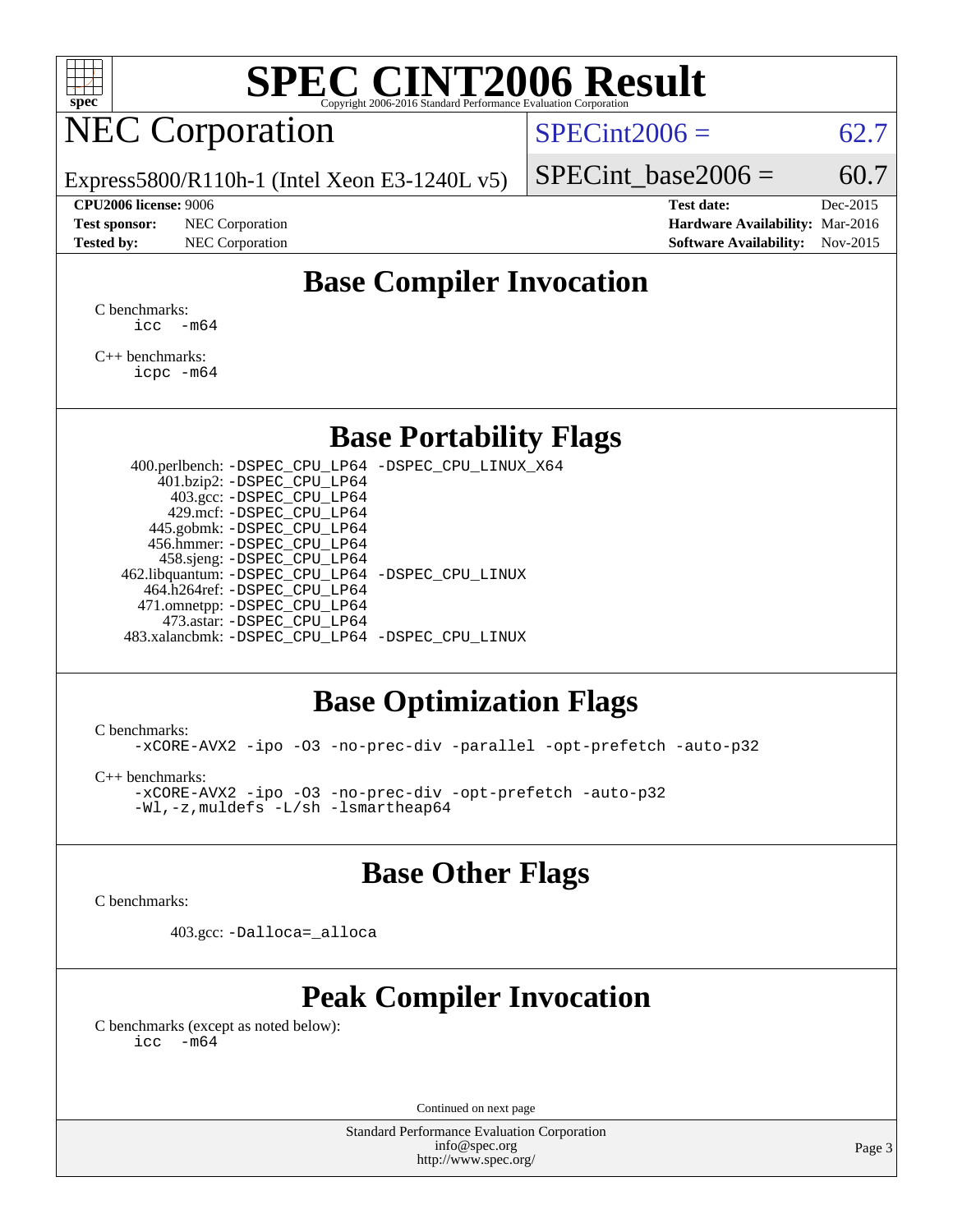

NEC Corporation

 $SPECint2006 = 62.7$  $SPECint2006 = 62.7$ 

Express5800/R110h-1 (Intel Xeon E3-1240L v5)

SPECint base2006 =  $60.7$ 

**[CPU2006 license:](http://www.spec.org/auto/cpu2006/Docs/result-fields.html#CPU2006license)** 9006 **[Test date:](http://www.spec.org/auto/cpu2006/Docs/result-fields.html#Testdate)** Dec-2015 **[Test sponsor:](http://www.spec.org/auto/cpu2006/Docs/result-fields.html#Testsponsor)** NEC Corporation **NEC Corporation [Hardware Availability:](http://www.spec.org/auto/cpu2006/Docs/result-fields.html#HardwareAvailability)** Mar-2016 **[Tested by:](http://www.spec.org/auto/cpu2006/Docs/result-fields.html#Testedby)** NEC Corporation **NEC Corporation [Software Availability:](http://www.spec.org/auto/cpu2006/Docs/result-fields.html#SoftwareAvailability)** Nov-2015

# **[Peak Compiler Invocation \(Continued\)](http://www.spec.org/auto/cpu2006/Docs/result-fields.html#PeakCompilerInvocation)**

400.perlbench: [icc -m32 -L/opt/intel/compilers\\_and\\_libraries\\_2016/linux/compiler/lib/ia32\\_lin](http://www.spec.org/cpu2006/results/res2016q1/cpu2006-20160125-38807.flags.html#user_peakCCLD400_perlbench_intel_icc_e10256ba5924b668798078a321b0cb3f)

[C++ benchmarks \(except as noted below\):](http://www.spec.org/auto/cpu2006/Docs/result-fields.html#CXXbenchmarksexceptasnotedbelow)

[icpc -m32 -L/opt/intel/compilers\\_and\\_libraries\\_2016/linux/compiler/lib/ia32\\_lin](http://www.spec.org/cpu2006/results/res2016q1/cpu2006-20160125-38807.flags.html#user_CXXpeak_intel_icpc_b4f50a394bdb4597aa5879c16bc3f5c5)

473.astar: [icpc -m64](http://www.spec.org/cpu2006/results/res2016q1/cpu2006-20160125-38807.flags.html#user_peakCXXLD473_astar_intel_icpc_64bit_fc66a5337ce925472a5c54ad6a0de310)

### **[Peak Portability Flags](http://www.spec.org/auto/cpu2006/Docs/result-fields.html#PeakPortabilityFlags)**

 400.perlbench: [-D\\_FILE\\_OFFSET\\_BITS=64](http://www.spec.org/cpu2006/results/res2016q1/cpu2006-20160125-38807.flags.html#user_peakPORTABILITY400_perlbench_file_offset_bits_64_438cf9856305ebd76870a2c6dc2689ab) [-DSPEC\\_CPU\\_LINUX\\_IA32](http://www.spec.org/cpu2006/results/res2016q1/cpu2006-20160125-38807.flags.html#b400.perlbench_peakCPORTABILITY_DSPEC_CPU_LINUX_IA32) 401.bzip2: [-DSPEC\\_CPU\\_LP64](http://www.spec.org/cpu2006/results/res2016q1/cpu2006-20160125-38807.flags.html#suite_peakPORTABILITY401_bzip2_DSPEC_CPU_LP64) 403.gcc: [-DSPEC\\_CPU\\_LP64](http://www.spec.org/cpu2006/results/res2016q1/cpu2006-20160125-38807.flags.html#suite_peakPORTABILITY403_gcc_DSPEC_CPU_LP64) 429.mcf: [-DSPEC\\_CPU\\_LP64](http://www.spec.org/cpu2006/results/res2016q1/cpu2006-20160125-38807.flags.html#suite_peakPORTABILITY429_mcf_DSPEC_CPU_LP64) 445.gobmk: [-DSPEC\\_CPU\\_LP64](http://www.spec.org/cpu2006/results/res2016q1/cpu2006-20160125-38807.flags.html#suite_peakPORTABILITY445_gobmk_DSPEC_CPU_LP64) 456.hmmer: [-DSPEC\\_CPU\\_LP64](http://www.spec.org/cpu2006/results/res2016q1/cpu2006-20160125-38807.flags.html#suite_peakPORTABILITY456_hmmer_DSPEC_CPU_LP64) 458.sjeng: [-DSPEC\\_CPU\\_LP64](http://www.spec.org/cpu2006/results/res2016q1/cpu2006-20160125-38807.flags.html#suite_peakPORTABILITY458_sjeng_DSPEC_CPU_LP64) 462.libquantum: [-DSPEC\\_CPU\\_LP64](http://www.spec.org/cpu2006/results/res2016q1/cpu2006-20160125-38807.flags.html#suite_peakPORTABILITY462_libquantum_DSPEC_CPU_LP64) [-DSPEC\\_CPU\\_LINUX](http://www.spec.org/cpu2006/results/res2016q1/cpu2006-20160125-38807.flags.html#b462.libquantum_peakCPORTABILITY_DSPEC_CPU_LINUX) 464.h264ref: [-DSPEC\\_CPU\\_LP64](http://www.spec.org/cpu2006/results/res2016q1/cpu2006-20160125-38807.flags.html#suite_peakPORTABILITY464_h264ref_DSPEC_CPU_LP64) 471.omnetpp: [-D\\_FILE\\_OFFSET\\_BITS=64](http://www.spec.org/cpu2006/results/res2016q1/cpu2006-20160125-38807.flags.html#user_peakPORTABILITY471_omnetpp_file_offset_bits_64_438cf9856305ebd76870a2c6dc2689ab) 473.astar: [-DSPEC\\_CPU\\_LP64](http://www.spec.org/cpu2006/results/res2016q1/cpu2006-20160125-38807.flags.html#suite_peakPORTABILITY473_astar_DSPEC_CPU_LP64) 483.xalancbmk: [-D\\_FILE\\_OFFSET\\_BITS=64](http://www.spec.org/cpu2006/results/res2016q1/cpu2006-20160125-38807.flags.html#user_peakPORTABILITY483_xalancbmk_file_offset_bits_64_438cf9856305ebd76870a2c6dc2689ab) [-DSPEC\\_CPU\\_LINUX](http://www.spec.org/cpu2006/results/res2016q1/cpu2006-20160125-38807.flags.html#b483.xalancbmk_peakCXXPORTABILITY_DSPEC_CPU_LINUX)

## **[Peak Optimization Flags](http://www.spec.org/auto/cpu2006/Docs/result-fields.html#PeakOptimizationFlags)**

```
C benchmarks: 
400.perlbench: -xCORE-AVX2(pass 2) -prof-gen:threadsafe(pass 1)
           -i\text{po}(pass 2) -\overline{0}3(pass 2)-no-prec-div(pass 2)
           -par-num-threads=1(pass 1) -prof-use(pass 2) -opt-prefetch
           -ansi-alias
   401.bzip2: -xCORE-AVX2(pass 2) -prof-gen:threadsafe(pass 1)
            -ipo(pass 2) -O3(pass 2) -no-prec-div
            -par-num-threads=1(pass 1) -prof-use(pass 2) -auto-ilp32
            -opt-prefetch -ansi-alias
     403.gcc: -xCORE-AVX2 -ipo -O3 -no-prec-div -inline-calloc
            -opt-malloc-options=3 -auto-ilp32
     429.mcf: -xCORE-AVX2 -ipo -O3 -no-prec-div -parallel
           -opt-prefetch -auto-p32
  445.gobmk: basepeak = yes
  456.hmmer: basepeak = yes
                                   Continued on next page
```